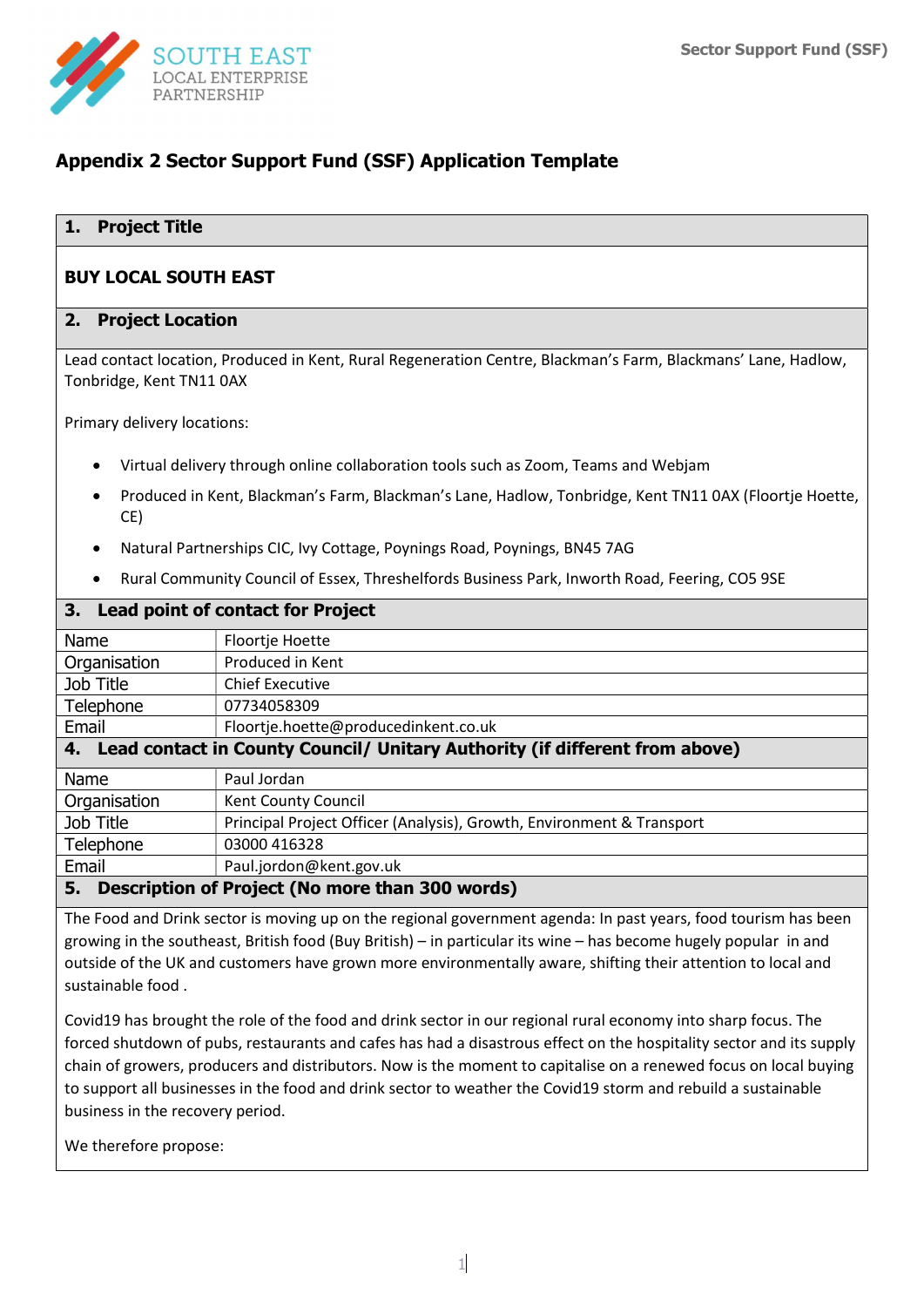

- A regional website and portal to signpost customers to local food and drink businesses showing the SELEP region (www.buylocalfoodanddrink.co.uk), which is a centralised food and drink platform for the area aimed at consumers(B2C page) and businesses (B2B-page) looking to buy local in the Southeast
- A SELEP area wide Buy Local Food and Drink marketing campaign focussed on local producers, retailers and followed by hospitality and tourism experiences
- Central database for food and drink businesses in the SELEP area<sup>1</sup>
- A series of business recovery support activities for food and drink businesses based on a sector Covid impact and recovery survey g: This could include: surveys, training, 1-2-1 support, connecting suppliers with buyers, and knowledge exchange conference.

This work is supported by the need from local producers to develop business relations with local wholesale, retail and hospitality sectors to build their businesses. Additionally, a bespoke business support programme is required as expressed by the participants from the Good Food Growth Campaign (2019 – 2020)

#### 6. Federated Board endorsement

The process of endorsement by Federated Boards is underway.

#### 7. Project links to SELEP Economic Strategy Statement (ESS)

Please identify which objectives within the current ESS that this project will assist in delivering

| <b>ESS Priority areas</b>           | <b>Description</b>                                                             | Support provided by project                                                                                                                                                                                                                                                                                                                                                                                                                                                                                                                      |
|-------------------------------------|--------------------------------------------------------------------------------|--------------------------------------------------------------------------------------------------------------------------------------------------------------------------------------------------------------------------------------------------------------------------------------------------------------------------------------------------------------------------------------------------------------------------------------------------------------------------------------------------------------------------------------------------|
| 1. Creating ideas and<br>enterprise | Increase the adoption of new<br>technologies and processes                     | Through its virtual business recovery support<br>package, the project will enable small rural<br>businesses to access expertise to support<br>development of new products/services, and<br>build products/services started in response to<br>the Covid19 crisis. Advice and training on new<br>technologies and innovations in the areas of<br>food production and delivery techniques, food<br>processing, sales and marketing, routes to<br>market and access to new markets will enhance<br>economic development and support job<br>creation. |
|                                     |                                                                                | The sector Covid19 impact and recovery survey<br>will inform in which specific areas support will<br>be provided                                                                                                                                                                                                                                                                                                                                                                                                                                 |
| 1. Creating ideas and<br>enterprise | Respond to the increasing<br>need for workspace flexibility                    | The online B2C and B2B platform created by<br>the regional map, as well as the virtual business<br>support offering provides food and drink<br>businesses with a more efficient, cheaper and<br>less time-consuming way of developing<br>business relationships, knowledge exchange<br>and upskilling                                                                                                                                                                                                                                            |
| 1. Creating ideas and<br>enterprise | Ensure that the South East is<br>Britain's gateway for trade and<br>investment | The project, through its B2C and B2B platform,<br>will provide an opportunity to businesses<br>across the three federated areas to connect                                                                                                                                                                                                                                                                                                                                                                                                       |

<sup>&</sup>lt;sup>1</sup> East Sussex will link their existing map to the regional 'landing page'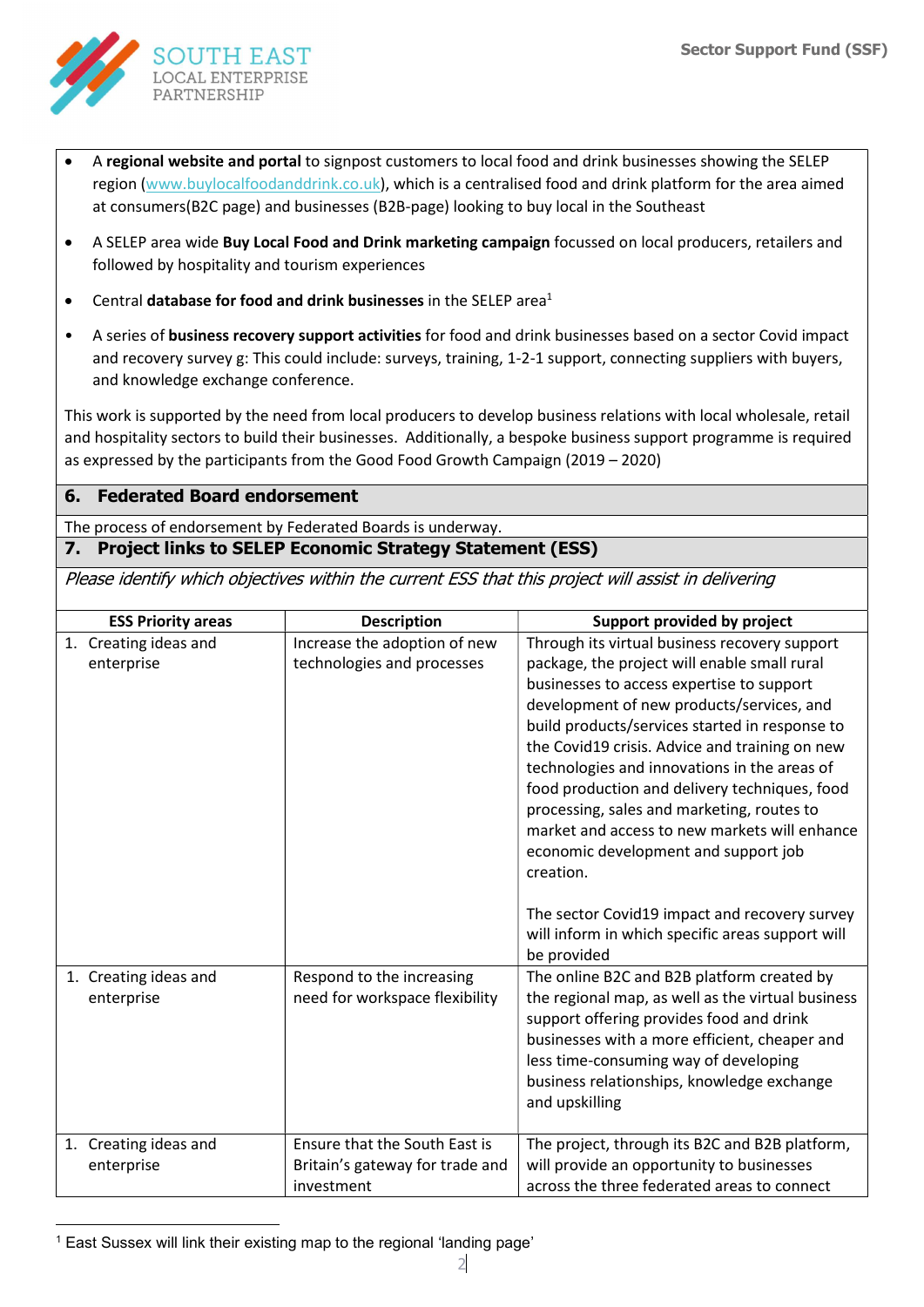

|                                                                              |                                                                                                                                                                                                                                                                                                                                                                     | with each other, with larger regional, national<br>(large retail) and international 'Buyers' as well<br>as with customers residing within and outside<br>of the SELEP area                                                                                                                                                                                                                                                                                                                                                                                                                                         |
|------------------------------------------------------------------------------|---------------------------------------------------------------------------------------------------------------------------------------------------------------------------------------------------------------------------------------------------------------------------------------------------------------------------------------------------------------------|--------------------------------------------------------------------------------------------------------------------------------------------------------------------------------------------------------------------------------------------------------------------------------------------------------------------------------------------------------------------------------------------------------------------------------------------------------------------------------------------------------------------------------------------------------------------------------------------------------------------|
| 4. Creating Places                                                           | Supporting quality of life and<br>quality of place                                                                                                                                                                                                                                                                                                                  | Covid19 has shown the pivotal role the food<br>and drink industry is playing in our local<br>economy and communities. By beating the Buy<br>Local drum through its SELEP-wide marketing<br>campaign, and by supporting growers,<br>producers, retailers and businesses in the<br>hospitality sector boost B2C and B2B sales and<br>build regional supply chains, the project<br>supports the regional economy, promotes a<br>connected, healthy and happy community, and<br>contributes to a well-maintained countryside<br>and a better environment                                                               |
| 5. Working together                                                          | Working and engaging with<br>business across the South East<br>LEP                                                                                                                                                                                                                                                                                                  | The regional map and supporting marketing<br>campaign provide customers looking for local<br>produce an insight into the great variety of<br>food and drink businesses in the SELEP area,<br>with the regional map providing a direct Call to<br>Action, boosting sales and subsequent business<br>growth.<br>The map and business support activities offer<br>the opportunity for local producers to engage<br>with broader market and build on the 'local<br>produce' offer, offering a more sustainable<br>approach to food production which directly<br>supports local job creation and community<br>cohesion. |
| <b>Rural Strategy Objectives</b>                                             | <b>Description</b>                                                                                                                                                                                                                                                                                                                                                  | Support provided by project                                                                                                                                                                                                                                                                                                                                                                                                                                                                                                                                                                                        |
| RE1 Provide support for rural<br>businesses and businesses in<br>rural areas | Entrepreneurial culture within<br>which people are able to<br>establish, develop and grow or<br>relocate their business with<br>access to a well-trained<br>workforce in a rural location.<br>Increase the number of<br>business start-ups.<br>Create sustainable<br>employment opportunities in<br>rural areas which in turn<br>support's thriving<br>communities. | The project directly supports this objective by<br>creating a B2C and B2B platform through the<br>creation of a regional map and database,<br>boosting B2C and B2B sales, facilitating the<br>creation of a more permanent regional<br>business network and supply chain of<br>independent food and drink businesses, which<br>in turn will help employment and business<br>growth across the sector.<br>The business recovery support package<br>provided will help businesses get back on their<br>feet whilst forging business relations through<br>the virtual and physical events offered.                    |
| RE3 Support the development<br>of sustainable rural tourism                  | Work in partnership at a<br>strategic level across the LEP                                                                                                                                                                                                                                                                                                          | The food and drink offer is integral to the rural<br>tourism sector. This project will help integrate<br>it further by developing current and additional                                                                                                                                                                                                                                                                                                                                                                                                                                                           |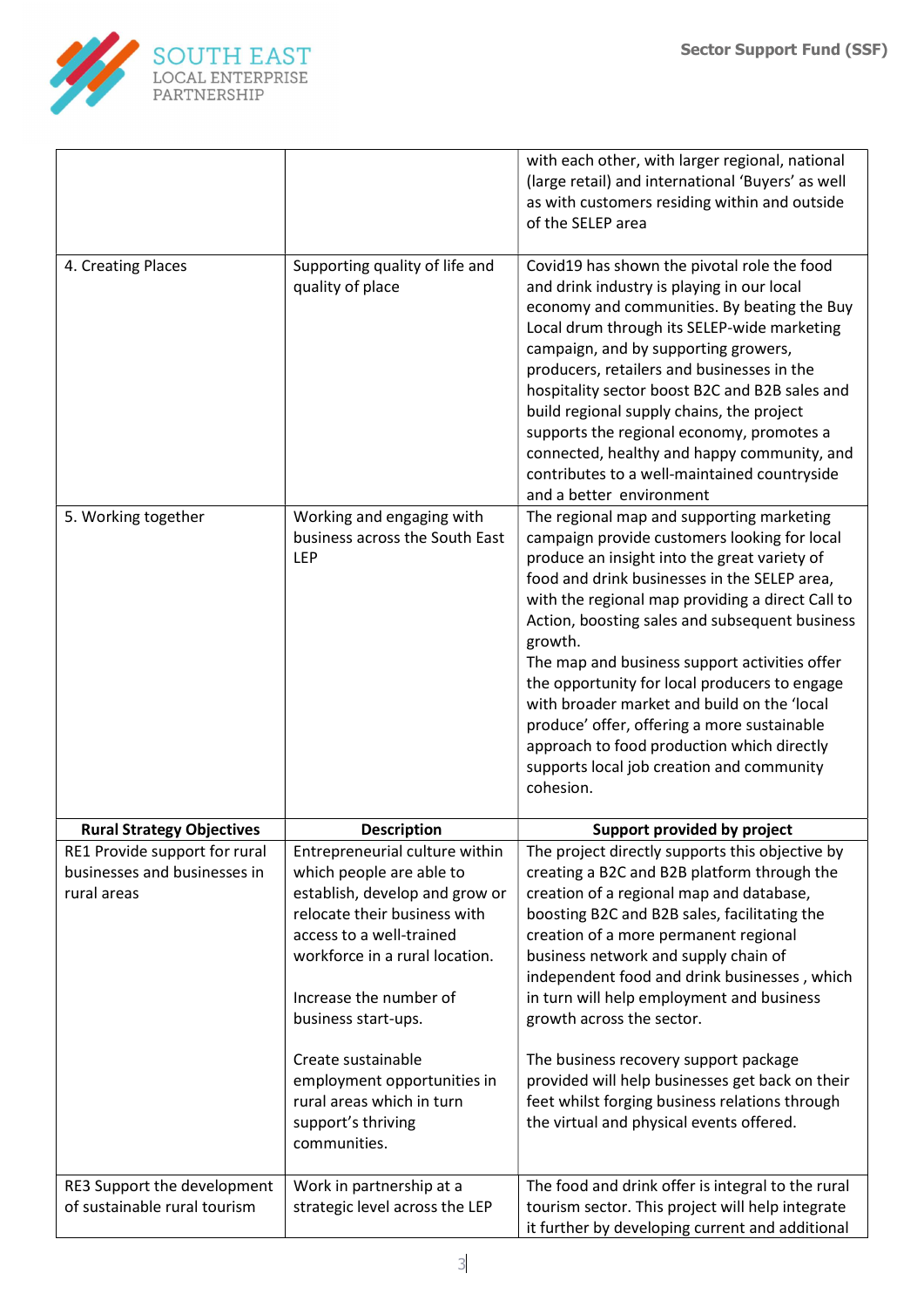

|                                                                                         | to support a co-ordinated<br>tourism offer.<br><b>Broadened tourism business</b>                                                         | markets through its Buy Local marketing<br>campaign.<br>The Buy Local campaign will also extend a hand                                                                                                           |
|-----------------------------------------------------------------------------------------|------------------------------------------------------------------------------------------------------------------------------------------|------------------------------------------------------------------------------------------------------------------------------------------------------------------------------------------------------------------|
|                                                                                         | base creates sustainable and<br>enhanced employment<br>opportunities.                                                                    | to the hospitality sector which has suffered<br>disproportionally from the social distancing<br>guidelines, promoting its offering and helping<br>with B2B business development and targeted<br>recovery support |
| RC2 Develop the skills of the<br>rural workforce                                        | Support the development of<br>local businesses to help upskill<br>and reskill people of all ages<br>and enhance their access to<br>jobs. | The project, through its baseline survey,<br>provides an opportunity to assess current skills<br>gaps post Covid19 and offer targeted upskilling<br>activities                                                   |
| RC3 Build 'community capital'<br>in our dispersed communities,<br>villages and towns    | Develop the entrepreneurial<br>potential and resilience of<br>rural communities.                                                         | The Buy Local marketing campaign across the<br>SELEP area will boost business confidence, as<br>well as community cohesion and resilience.                                                                       |
| Ren3 Support sustainable<br>development and planning to<br>provide a sustainable future | To provide a sustainable<br>future.                                                                                                      | Promoting local buying supports the local<br>economy, helps to create local and regional<br>supply chains, and links into the environmental<br>sustainability agenda                                             |

## 1. Total value (£s) of SSF sought (net of VAT)

#### £69,510

PLEASE NOTE that the value of SSF funding sought can be scaled down to a minimum of £49,800 by cutting back on marketing and PR costs but we feel that, in order to get the traction we need with a SELEP-wide marketing campaign, the £69,510 ask is justified.

# 2. Total value (£s) of project (net of VAT)

| <b>BUY LOCAL PROJECT COSTS</b>     |                                                                 |                    |  |  |
|------------------------------------|-----------------------------------------------------------------|--------------------|--|--|
| <b>Activity</b>                    | <b>Description</b>                                              | <b>Expenditure</b> |  |  |
| Website development                |                                                                 | £3,500             |  |  |
| Website maintenance                | 12 months                                                       | £2,000             |  |  |
| Legal fees                         | T&C                                                             | £3,000             |  |  |
| Project Manager                    | 4 days $p/m$ @£300 a day = £1200<br>p/m                         | £14,400            |  |  |
| Marketing and admin staff support  | 4.5 days $p/m$ @£200 a day = £900<br>$p/m \times 3 = £2700$     | £32,400            |  |  |
| Social media and media advertising | Paid social media, pay per click<br>campaign                    | £8,000             |  |  |
| Marketing collateral               |                                                                 | £5,000             |  |  |
| PR activities and influencers      | Virtual campaign launch, county,<br>regional and national press | £18,000            |  |  |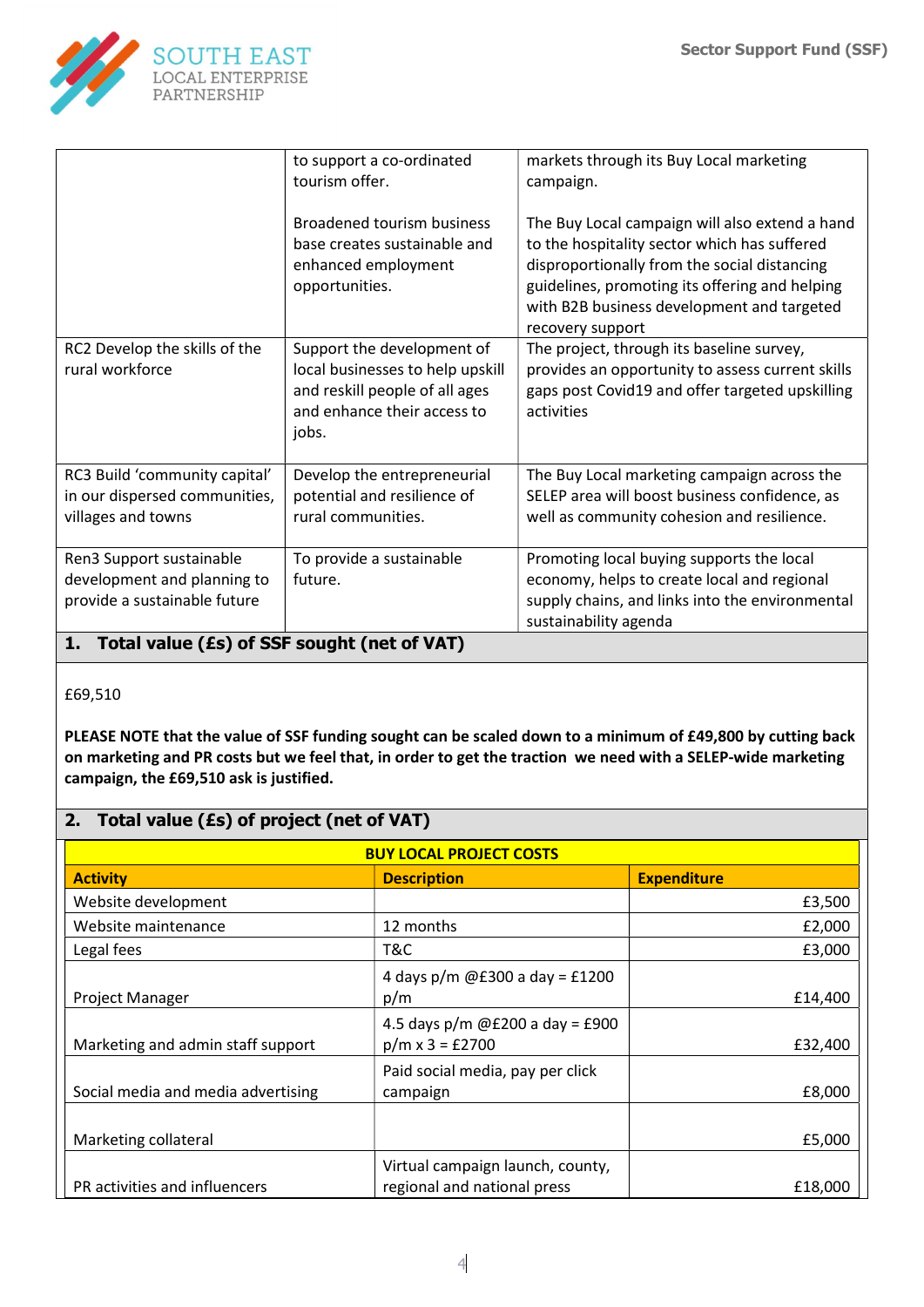

|                                    | 10-day consultancy (design, data     |         |
|------------------------------------|--------------------------------------|---------|
|                                    | collection and analysis, report) $@$ |         |
| Sector survey                      | $£500a$ day                          | £5,000  |
|                                    | Virtual networking and training      |         |
|                                    | events, virtual 1-2-1 business       |         |
|                                    | support, 1 regional Connecting       |         |
|                                    | Suppliers with Buyers, 1             |         |
| <b>Business support activities</b> | conference                           | £8,000  |
| <b>TOTAL project costs</b>         |                                      | £99,300 |

## 3. Total value  $(E)$  of match funding (net of VAT)

£29,790

## 4. Funding breakdown (£s)

| <b>Source</b>                                                                  | 2017/18 | 2018/19 | 2020/21 | <b>Total</b> |
|--------------------------------------------------------------------------------|---------|---------|---------|--------------|
| <b>SSF</b>                                                                     |         |         | £69,510 |              |
| Other sources of funding (please list below, add additional rows if necessary) |         |         |         |              |
| Produced in Kent                                                               |         |         | £19,600 |              |
| Natural Partnerships CIC                                                       |         |         | £5,790  |              |
| <b>Rural Community Council</b>                                                 |         |         | £4,400  |              |
| <b>Total Project Cost</b>                                                      |         |         | £99,300 |              |
|                                                                                |         |         |         |              |

## 5. Details of match funding

Insert details of match funding, including who is providing match, at what value, on what terms and what assurances are there that the match will be provided

The value of the match funding will be £29,790

Partners will provide the following:

Staff from partner organisations will absorb some of the project management, project marketing and PR support required for the projects:

Project management: Produced in Kent to cover costs of 2 days p/m @ £300 = £600 p/m x 12 = £7200. Staff marketing support: Each partner to cover costs of 1 days  $p/m \omega$  200 = £200 x 12 = £2400. PR support and commercial sponsorship: Rural Community Council and Natural Partnership to cover costs of £5390, Produced in Kent to cover costs of £5000.

In addition, the University of Kent will carry out a bespoke piece of work (sector survey) @£5000, which will be managed by Produced in Kent.

#### 6. Expected project start and completion dates

Start project: Monday 15 June 2020 End project: 14 May 2021

#### **Key Milestones**

| <b>Key Milestones</b> | <b>Description</b>             | <b>Indicative Date</b> |
|-----------------------|--------------------------------|------------------------|
| Project initiated     | Funding confirmed and contract | 15 June 2020           |
|                       | awarded                        |                        |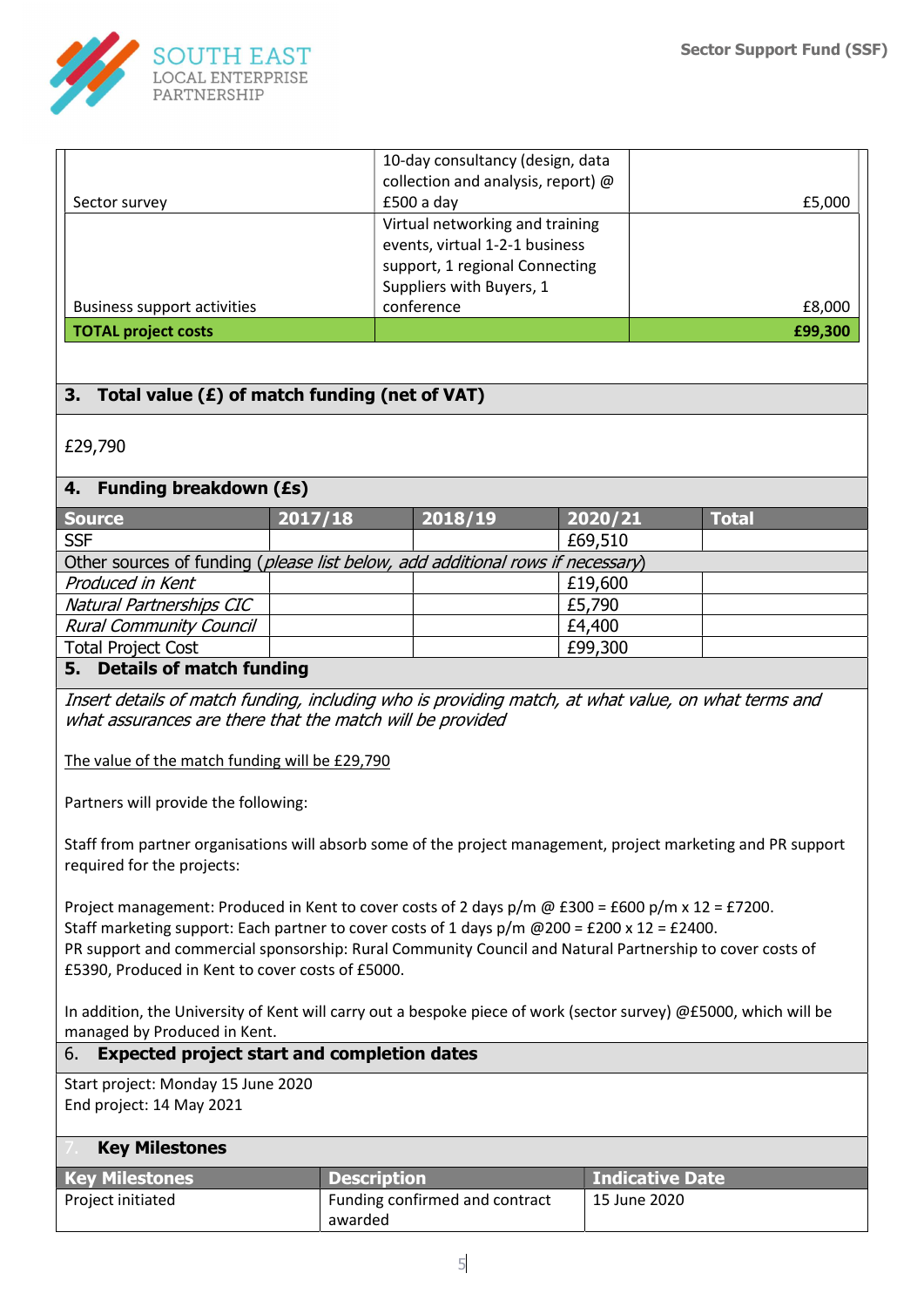

| Project management group agreed      | <b>Structure formalised</b>                                                  | 19 June 2020                         |
|--------------------------------------|------------------------------------------------------------------------------|--------------------------------------|
| <b>Project Group meetings</b>        | Virtual                                                                      |                                      |
|                                      | Last Thursday of each month                                                  | 25 June 2020, and following          |
| Regional marketing campaign          | <b>Content Strategy</b>                                                      | 26 June 2020                         |
| developed                            | Marketing channels identified                                                |                                      |
|                                      | Key events                                                                   |                                      |
| Business info imported into          | Imported from HelpKentBuyLocal                                               | 26 June 2020                         |
| website                              | <b>Added from Essex</b>                                                      |                                      |
|                                      | Link established from regional                                               |                                      |
|                                      | website to East Sussex webpage                                               |                                      |
| Website launched                     | Regional website                                                             | 1 July 2020                          |
|                                      | County pages (branded)                                                       |                                      |
| Marketing campaign launched          | Press release                                                                | 1 July 2020                          |
|                                      | Virtual launch event                                                         |                                      |
| Content sector survey finalised      | To be filled out by every new listing                                        | 1 July 2020                          |
| First News Bulletins to go out       | <b>Every County</b>                                                          | 8 July 2020                          |
| 500 businesses listed on regional    | 250 per County                                                               | 25 September 2020                    |
| website, plus 250 on East Sussex     |                                                                              |                                      |
| website                              |                                                                              |                                      |
| Sector survey outcomes               | Sector stats                                                                 | 25 September 2020                    |
|                                      | <b>Impact Covid</b>                                                          |                                      |
|                                      | Recovery needs                                                               |                                      |
| Business recovery support package    | Depending on outcomes survey,                                                | 2 October 2020                       |
| finalised                            | may include:                                                                 |                                      |
|                                      | Virtual networking events, sectoral                                          |                                      |
|                                      | support groups                                                               |                                      |
|                                      | Virtual 1-2-1 business support                                               |                                      |
|                                      | Virtual training                                                             |                                      |
|                                      | <b>Connecting Suppliers with Buyers</b>                                      |                                      |
|                                      | (2021)                                                                       |                                      |
|                                      | Conference (2021)                                                            |                                      |
| Start of business support activities | As agreed in support package                                                 |                                      |
|                                      | Virtual activities                                                           | 19 October 2020 - 26 March 2020      |
|                                      | <b>Connecting Suppliers with Buyers</b>                                      | January 2021 - March 2021            |
| Conference                           | End of project activity                                                      | April 2021                           |
| 1200 businesses listed on regional   |                                                                              | May 2021                             |
| website                              |                                                                              |                                      |
| End of project evaluation            |                                                                              | 14 May 2021                          |
| Strategy to monetize regional        | To ensure financial sustainability                                           | <b>June 2021</b>                     |
| website by each county               | project post-funding                                                         |                                      |
| Project impact survey and report     |                                                                              | November 2021                        |
| 8.                                   | Benefits created by 2021 (list benefits with number/amount and cash value if |                                      |
| applicable)                          |                                                                              |                                      |
| <b>Type of Benefit</b>               | <b>Number of benefits created</b>                                            | Cash value of benefit (£)            |
| Increased B2C sales - overall uplift | 800 companies (conservative sales                                            | Potentially 2% - 5% of £40 million = |
| of 2-5% across companies involved    | estimate of £40 million annually)                                            | £0.8million - £2million              |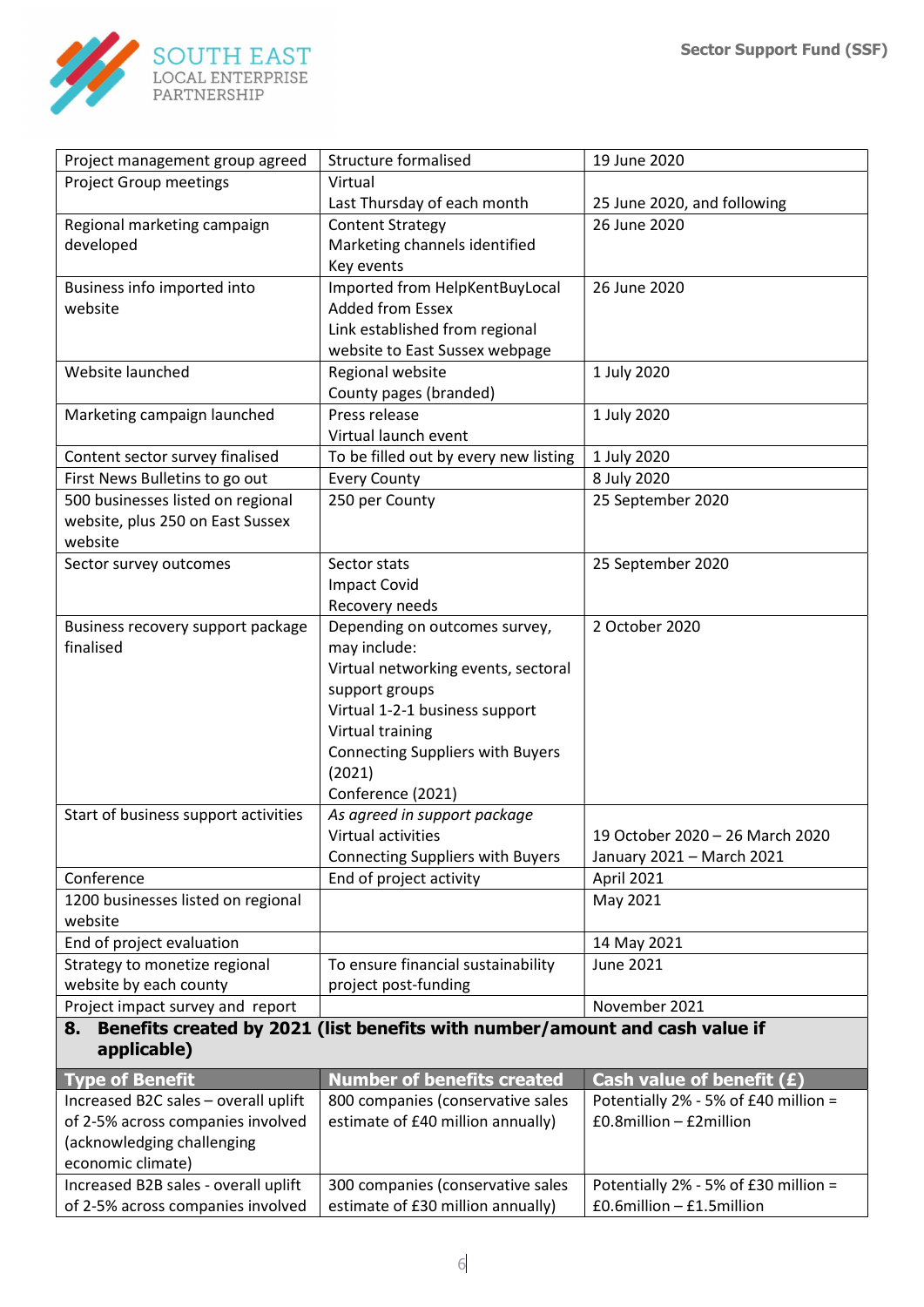

| (acknowledging challenging                 |                                 |                                       |  |  |  |
|--------------------------------------------|---------------------------------|---------------------------------------|--|--|--|
| economic climate)                          |                                 |                                       |  |  |  |
| New products developed                     | 10 products developed and taken | Potential additional revenue of circa |  |  |  |
|                                            | to market <sup>2</sup>          | £30,000 per product = £300,000        |  |  |  |
| Additional employment - target of          |                                 | £18,000 per FTE x 30 = £540,000       |  |  |  |
| 30 FTE posts (existing and start-          |                                 |                                       |  |  |  |
| ups)                                       |                                 |                                       |  |  |  |
| <b>TOTAL</b>                               |                                 | £4,340,000                            |  |  |  |
| 9.<br>Value for Money - Benefit/Cost Ratio |                                 |                                       |  |  |  |

Please insert your Benefit/Cost Ratio (i.e total value of benefits divided by total costs). Please indicate how you have quantified your benefits and over what period those benefits are expected to realised

The Benefit/Cost Ratio is 44/1 and highlights the significant potential for the development of SELEP's food and drink sector.

Monitoring will take place during the period of project delivery and continue 6 months beyond that point to ensure adequate time is allowed for an accurate review to take place.

The Buy Local marketing campaign will drive customer and business traffic to the regional website, as well as the County sites it feeds into, and ultimately to the businesses listed on there. A regional map will attract a larger (UK, London and international) audience, which opens up regional, national and potentially international export opportunities, as well as the attention of the large UK retailers looking to provide a 'local' offering to their customers.

Covid19 has seen a surge in businesses taking up home delivery or Take Away services, or pivoting in other, often very innovative ways. Project training provided on developing and further building these services (with available digital technologies) and successfully adapting one's brand and business strategy in line with this operational change, will lead to at least 10 new products developed and taken to market. See also footnote.

Increase in trade across the food and drink sector in the SELEP region will lead to an increase in FTEs. The estimate above is a very conservative one.

## 10. Value for Money – Other Considerations

Please detail benefits that cannot be quantified or cannot be quantified without lengthy or expensive analysis. This narrative should include details on why the benefit can't be quantified. If your BCR does not meet the standard 2:1 – please use this section to set out why the investment should be considered

The project will make a significant contribution to the development and sustainability of SELEP's food and drink sector as outlined below:

#### Promoting the sector through a regional website and Buy Local campaign

- A visual map will be a catalyst in raising awareness about the wealth of local produce and products available to customers and businesses (local, regional, national), boosting B2C and B2B trade and strengthening regional supply chains
- A regional map will attract a wider customer audience to the businesses listed, broaden market horizons (UK and international) and encourage an entrepreneurial approach.

<sup>2</sup> Whilst the impact of the HelpKentBuyLocal campaign on this development remains to be assessed, Kent businesses since the start of the lockdown, have brought a surprising 16 new products to market – see press release Produced in Kent 30/04/20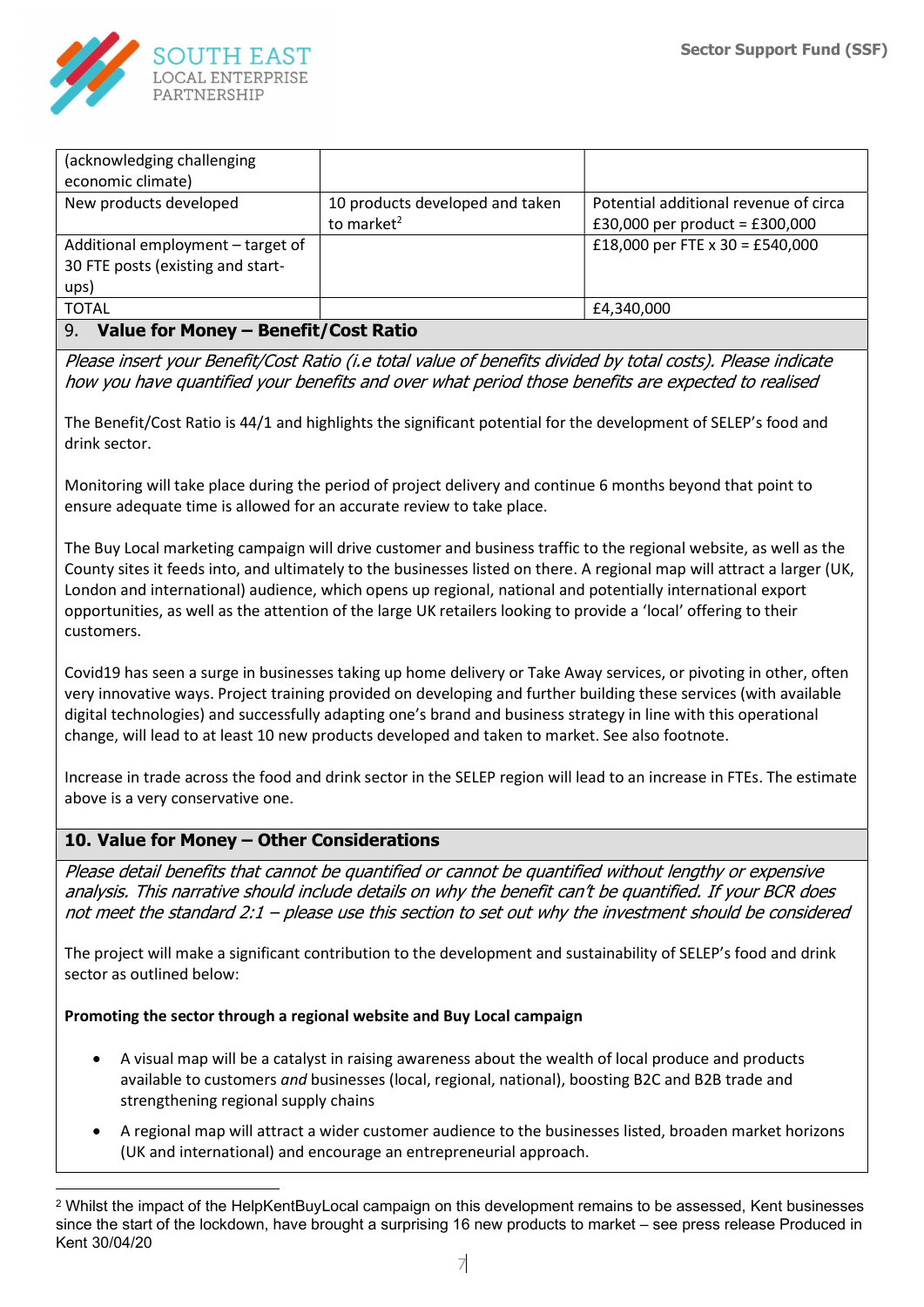

- A regional map will facilitate the creation of a more joined-up business sector network and community, improving communication, information-sharing and collaboration.
- A regional marketing campaign around local buying can create a real buzz and momentum and create serious media attention, which will benefit B2C and B2B trade for the food and drink sector.
- Being part of a Buy Local campaign builds confidence and encourages businesses in recovery, bringing new drive, creativity and energy into the sector.
- PR activities delivered by the three County project partners to their respective professional networks simultaneously will encourage a wide range of stakeholders (local and regional Government, local and regional business support organisations, strategic partners, media and corporate partners) to promote the Buy Local campaign, adding to its success.

#### Undertaking a sector Covid19 impact and recovery survey

- A sector survey will enable the project team to devise a business recovery support package that meets the needs of, and resonates with, those businesses involved.
- A sector survey at the start of the project can serve as a benchmark exercise against which the impact survey and report outcomes can be measured.
- Data collected in the sector Covid19 impact and recovery survey can serve as evidence towards the rural strategy in development, thus strengthening the case for more investment in the sector

#### Providing a (virtual) business recovery support package

- A virtual offering makes it easier and cheaper (no travel costs, less time away from the business) for businesses from across the SELEP region to join, which will boost attendance numbers. Training sessions can be recorded so that those unable to attend can still engage and learn at a later stage
- The virtual character of the majority of business support offered, enables the project to engage sector professionals at minimal cost
- Knowledge sharing will enhance confidence, help forge new business partnerships and encourage investment in business development
- The Connecting Suppliers with Buyers event and end-of-project Conference facilitate a virtual or physical environment to forge and consolidate business relationships

#### Link to LoCASE

 Project can be linked to LOCASE initiatives, reinforcing each other's aims and objectives. Both are pan-LEP initiatives which offer support and/or business grants to SMEs.

#### 11. Dependencies and Risks

Please detail any scheme dependencies, risks and delivery constraints which may impact on the delivery of the project and or the benefits achieved through SSF investment in the Project

| <b>Risks</b>  | Likelihood | Impact   | Mitigation                                   | Overall risk |
|---------------|------------|----------|----------------------------------------------|--------------|
| Partner       | Low        | Mod/High | Partners well-known to one another and       | Low          |
| disengagement |            |          | have already provided significant time in    |              |
|               |            |          | pulling the application together. They fully |              |
|               |            |          | support the sector and have demonstrated a   |              |
|               |            |          | high level of commitment to the project      |              |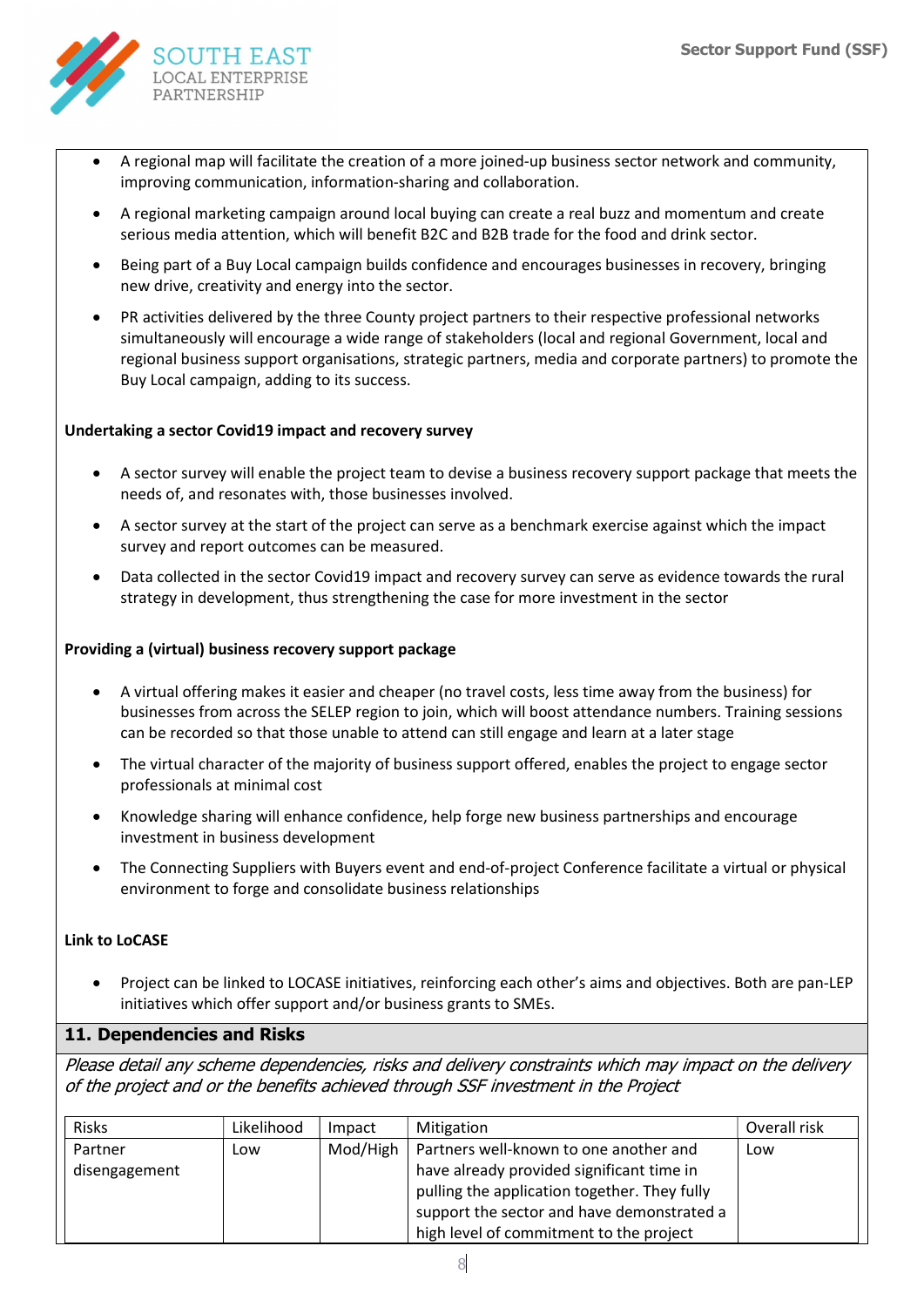

| Poor engagement<br>from businesses                                | Mod | High | Businesses in Kent and East Sussex are<br>already engaging in existing online networks<br>- integration of these online networks into<br>regional website will be no problem. Captive<br>business audience in Essex because of<br>existing business contacts through GFGP | Low |
|-------------------------------------------------------------------|-----|------|---------------------------------------------------------------------------------------------------------------------------------------------------------------------------------------------------------------------------------------------------------------------------|-----|
| Lack of conference<br>venues                                      | Low | Low  | Covid19 has seen a quick adaptation to<br>virtual meetings, training sessions and<br>networking events - audience will be<br>receptive to this approach during and post-<br>Covid                                                                                         | Low |
| Skill-set lacking to<br>ensure effective<br>project<br>management | Low | High | Partners involved have a long and successful<br>track-record of managing a broad range of<br>complex, multi-facetted projects. A project<br>management team will be formed to ensure<br>effective delivery.                                                               | Low |

## 12. State Aid Implications

This project does not breach State Aid Regulations. Whilst businesses will benefit from attending the proposed events any state aid implications are well within de minimis limits.

#### 13. Contracting Body

Kent County Council, County Hall, Maidstone, Kent ME14 1XQ will be the contracting body.

Lead contact: Paul Jordan, Principal Project Officer (Analysis) | Growth, Environment & Transport

#### 14. Project Governance Structure

• Project Manager: Jill Sargent, Produced in Kent

Project manager to:

- coordinate the overall project and project group
- communicate with project funding body and account holder
- Communicate with/develop business support content with external stakeholders
- undertake project reporting and evaluation
- be the primary admin of the regional website
- Senior Responsible Officers:
	- Kent: Jo Gurr, Produced in Kent
	- East Sussex: Paula Seager/Hilary Knight, Natural Partnerships CIC
	- Essex: Beverly Davies, Programme Manager for Essex Rivers LAG, Rural Community Council of Essex